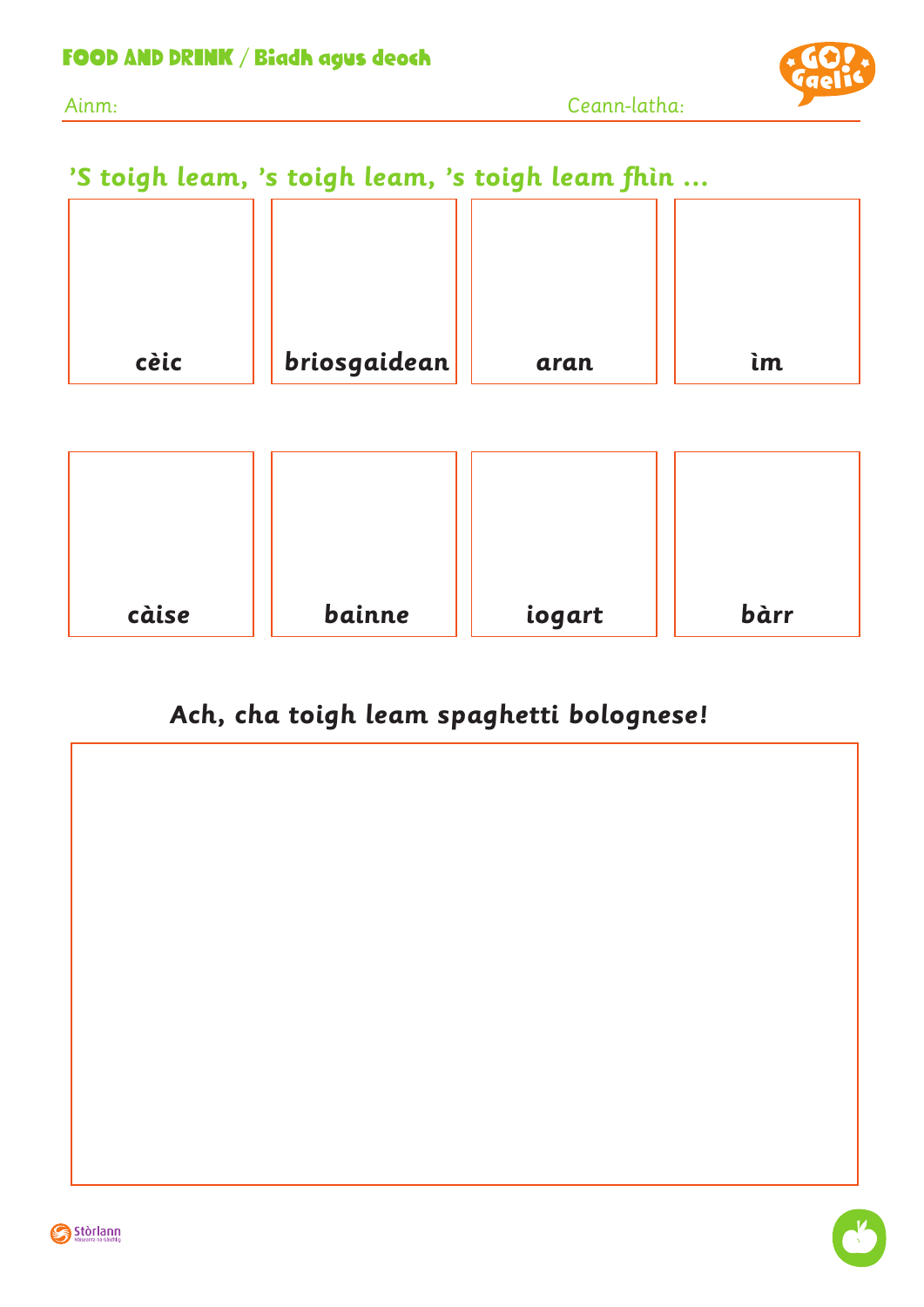#### FOOD AND DRINK / Biadh agus deoch





Dè tha thu ag iarraidh?

#### **Write this menu in English.**



#### **Draw and label a meal in Gaelic.**



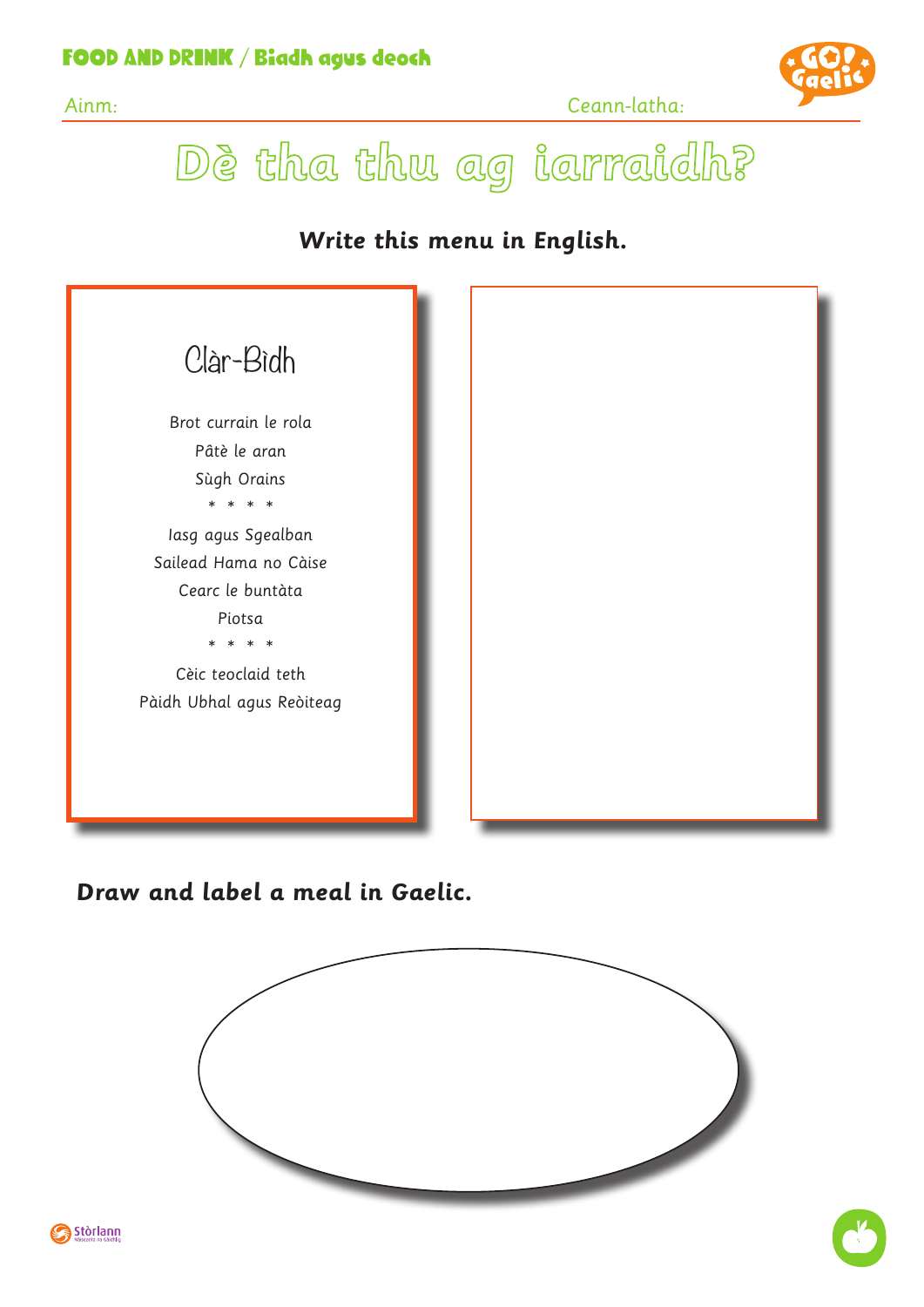

Ainm: Ceann-latha:

# **Dè 's toigh leat?**

 **'S toigh leam (I like) Cha toigh leam (I don't like)**

### **Write these words in English.**

| 1. | reòiteag<br>Ice-cream | 2. | gorm        | 3. | briosgaid |
|----|-----------------------|----|-------------|----|-----------|
| 4. | dearg                 | 5. | aran donn   | 6. | Màiri     |
|    | bainne                | 8. | ubhal dearg | 9. | càise     |

**Now write sentences saying whether you like or dislike six of these items.**

**1. Is toigh leam reòiteag.**

**2.**

**3.** 

**4.**

**5.**

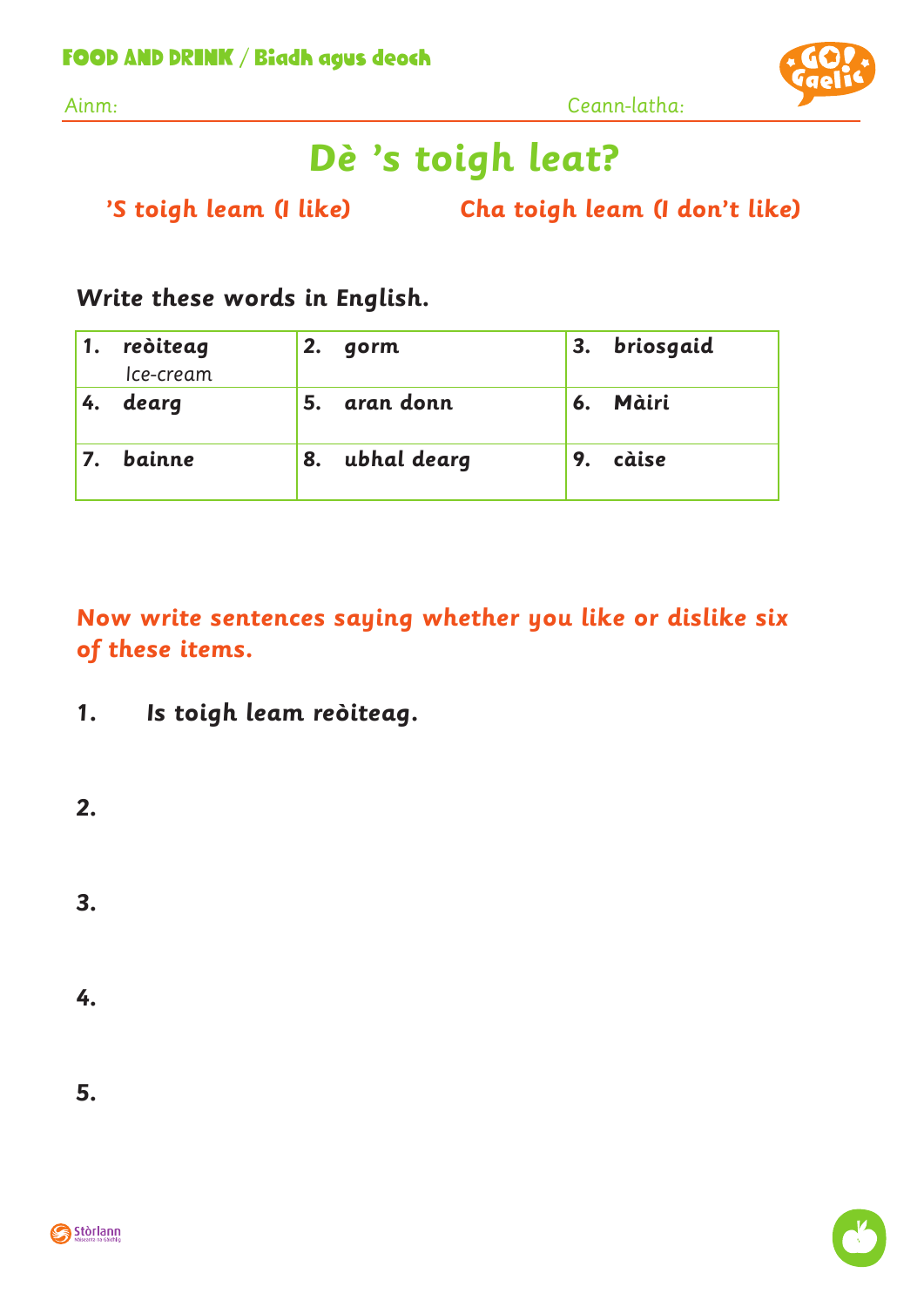